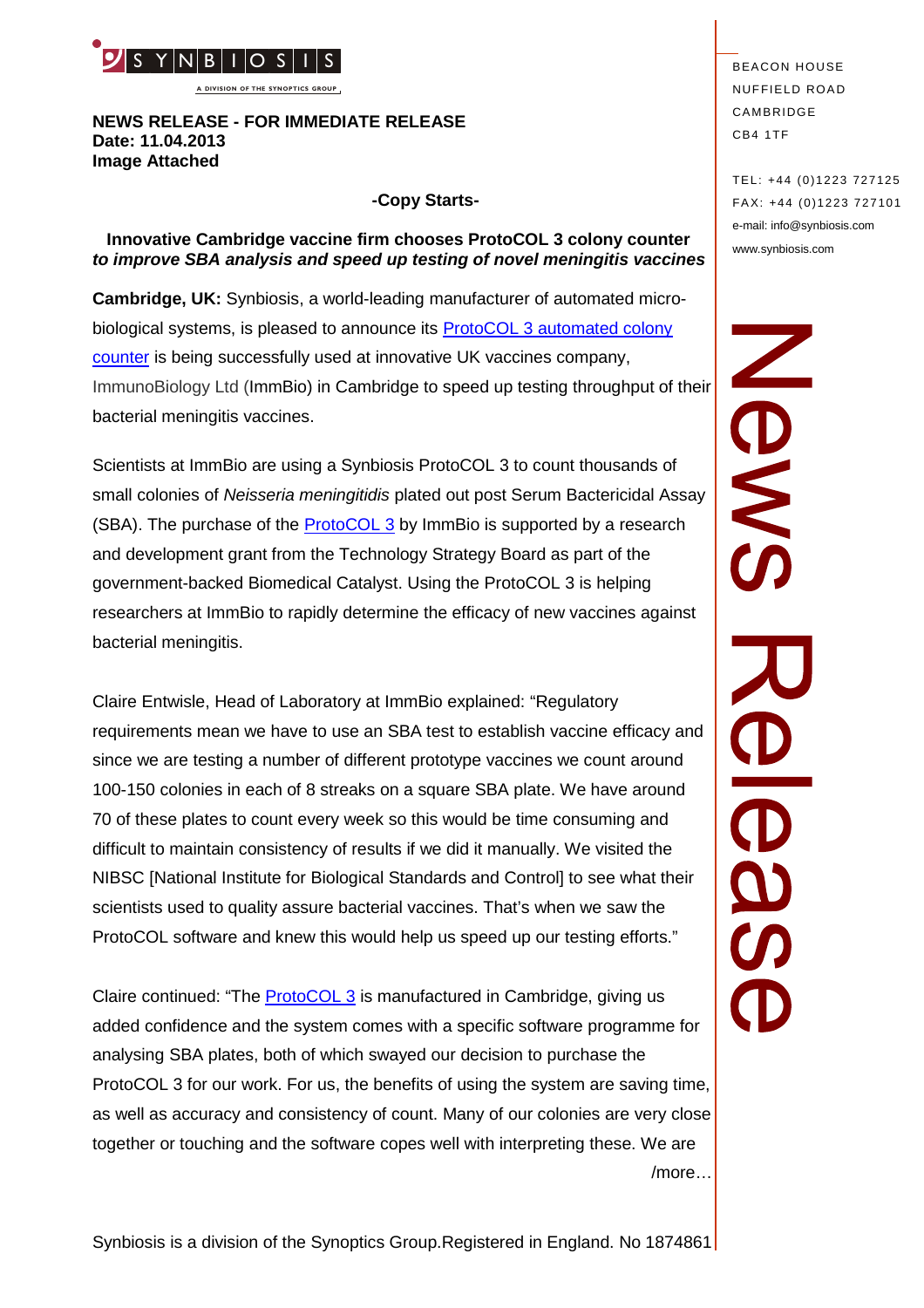# **….. Innovative Cambridge Vaccine /2**

so pleased with the way the ProtoCOL 3 performs that we even intend to use it in future for the more difficult application of counting *Streptococcus pneumoniae* colonies on blood agar plates as we know that the lighting options on the ProtoCOL 3 will allow us to distinguish and count the almost opaque red colonies on a red background."

Martin Smith at Synbiosis commented: "Bacterial meningitis is a serious illness and we're delighted to hear the ProtoCOL 3 is helping scientists at this innovative Cambridge vaccine company to help improve the productivity of their important vaccine trials. The ProtoCOL 3 system's unique lighting and software combination has been developed over a decade until it is now widely acknowledged internationally as the leading technology for post SBA colony count analysis. The studies at ImmBio further demonstrate how adding a ProtoCOL 3 automated colony counter to an SBA workflow can significantly speed up the development of novel bacterial vaccines."

**-Ends**-

### **For Further Information Contact:**

Jayne Arthur, Synbiosis, Beacon House, Nuffield Road, Cambridge, CB4 1TF, UK. Tel: +44(0) 1223-727125 Fax +44 (0) 1223-727101 Email: jayne.arthur@synbiosis.com Web site: <http://www.synbiosis.com/protocol-3/>

Claire Entwisle, ImmBio, Babraham Research Campus, Cambridge, CB22 3AT, UK. Email: [claire.entwisle@immbio.com](mailto:claire.entwisle@immbio.com) Web site: www.immbio.com Tel: +44 (01223 496118

## **Editor Contact:**

Dr Sue Pearson, Director, International Science Writer, PO Box 170, Hitchin, Hertfordshire, SG5 3GD, UK. Tel/Fax: +44 (0)1462-635327 Email: sue.pearson@internationalsciencewriter.com Web: [www.internationalsciencewriter.com](http://www.internationalsciencewriter.com/) Twitter:@isciencewriter

### **Note to Editors About Synbiosis**

Synbiosis is a world-leading supplier of integrated imaging solutions for automatic counting and analysis of microbial colonies and zone measurement. The ProtoCOL and åCOLyte systems from Synbiosis are installed in food, pharmaceutical, environmental and research microbiology laboratories world-wide. Synbiosis uses established distribution channels to market its products internationally.

Synbiosis, founded in 1998 is a division of the Synoptics Group based in Cambridge UK. The Group's other divisions, Syncroscopy and Syngene, specialise in digital imaging solutions for microscopy and molecular biology applications respectively. Synoptics currently employs 40 people in its UK and US subsidiary operation.